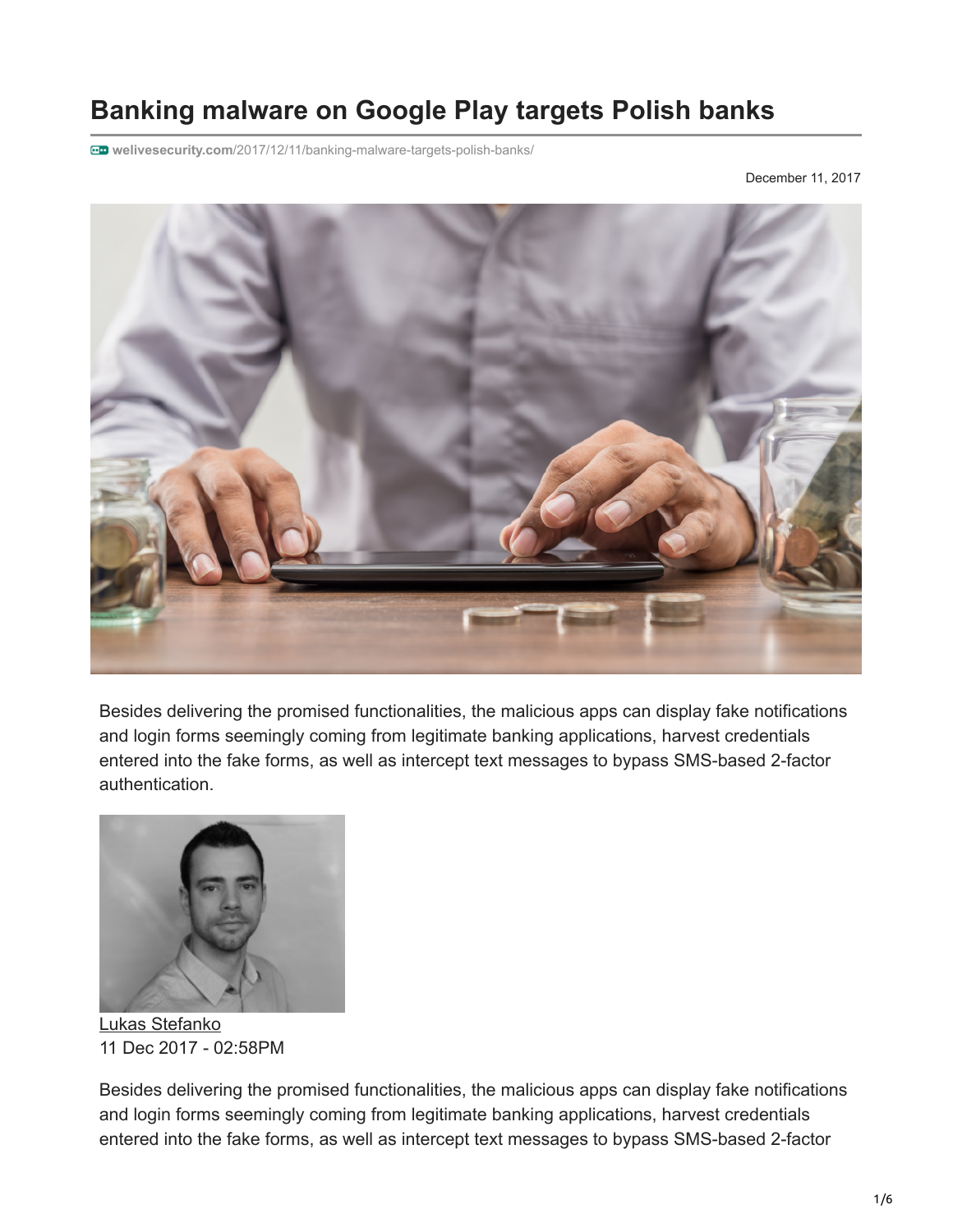authentication.

Another set of banking Trojans has found its way past Google Play's security mechanisms, this time targeting a number of Polish banks. The malware managed to sneak into Google Play disguised as seemingly legitimate apps "Crypto Monitor", a cryptocurrency price tracking app, and "StorySaver", a third-party tool for downloading stories from Instagram.

Besides delivering the promised functionalities, the malicious apps can display fake notifications and login forms seemingly coming from legitimate banking applications, harvest credentials entered into the fake forms, as well as intercept text messages to bypass SMS-based 2-factor authentication.

The same trojan, only under a different disguise, was recently spotted on Google Play by researchers at RiskIQ, who published their analysis of the threat in a November 9 [report.](https://www.riskiq.com/blog/labs/mobile-bankbot/)

# **The malicious apps**

The first of the malicious apps we came across, "Crypto Monitor", was uploaded to the store on November 25, 2017 under the developer name walltestudio. The other app, "StorySaver" with the developer name kirillsamsonov45, appeared on Google Play on November 29.

Together, the apps had reached between 1000 and 5000 downloads at the time we reported them to Google on December 4. Both apps have since been removed from the store.



Figure 1 – The malicious apps discovered on Google Play

After the malicious apps are launched, they compare the apps installed on the compromised device against a list of targeted banking apps – in this case, the official apps of fourteen Polish banks (the list of specific banking apps can be found at the end).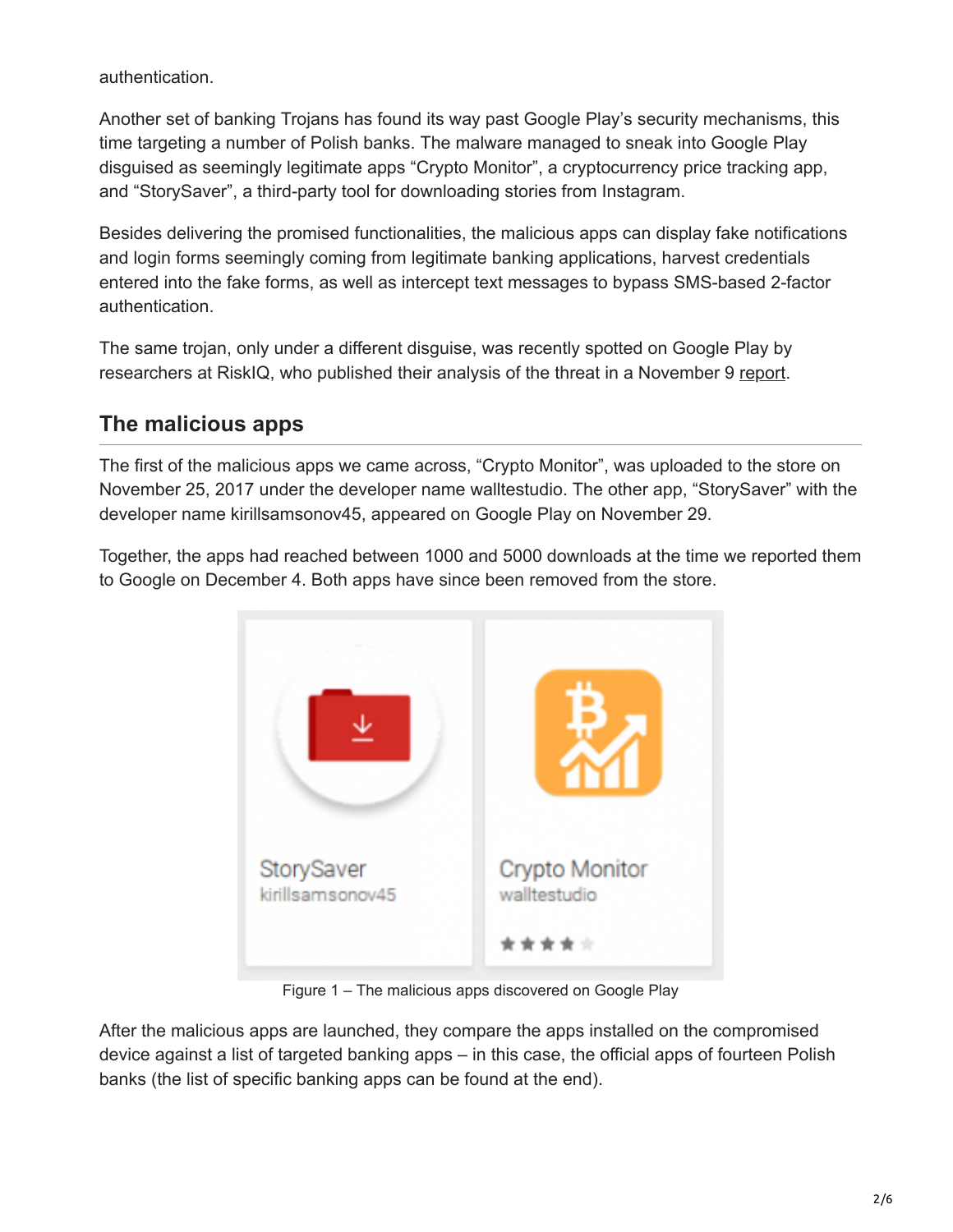If any of the fourteen apps are found on the device, the malware can display fake login forms imitating those of the targeted legitimate apps. This may happen without any action on the user's side, or after the user clicks on a fake notification displayed by the malware, seemingly on behalf of the bank.



Figure 2 – Fake notification displayed by the malicious "StorySaver" app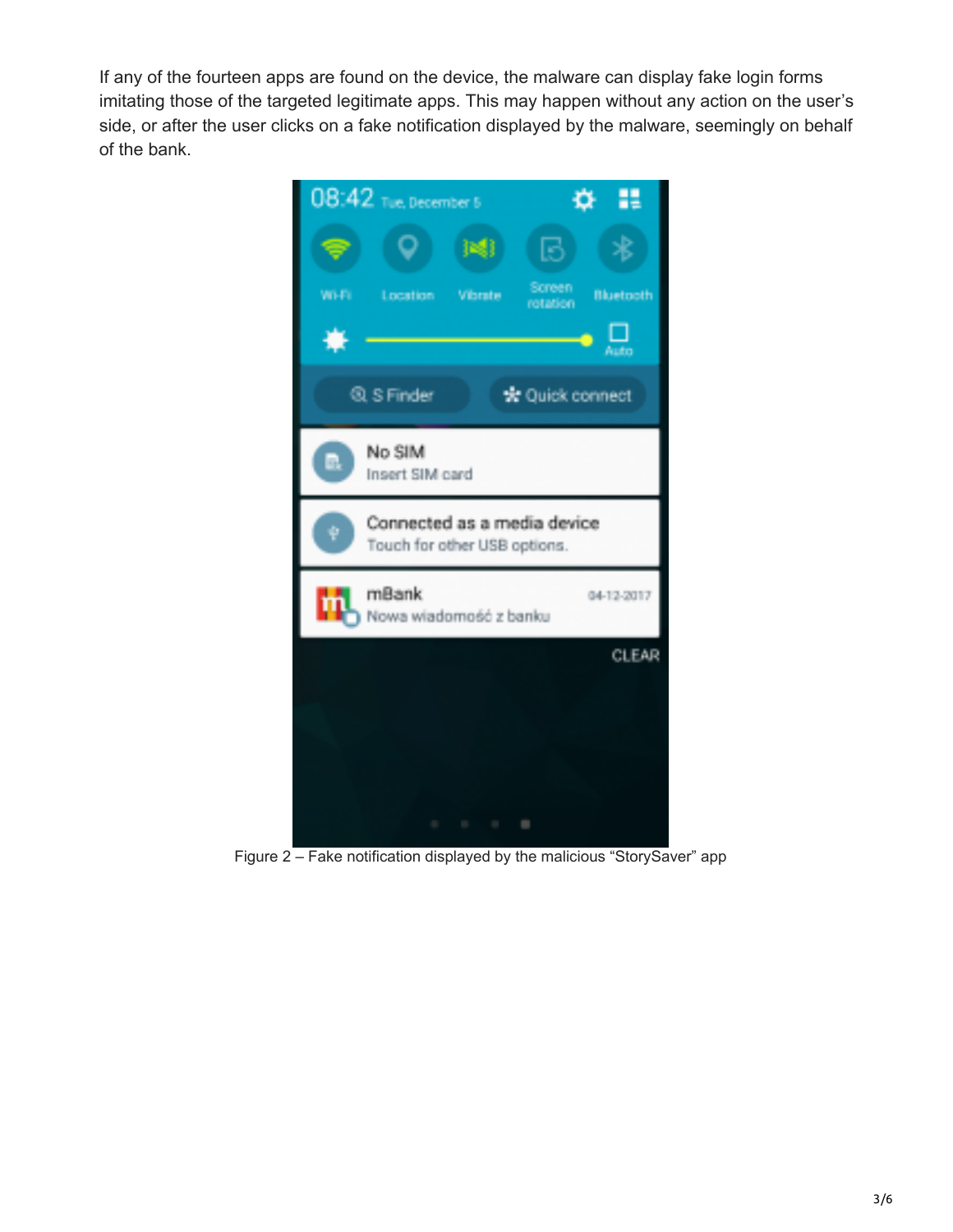





Figure 3 – Left: Fake login form; Right: legitimate login form

ESET's security systems detect the threat as Android/Spy.Banker.QL and prevent it from getting installed.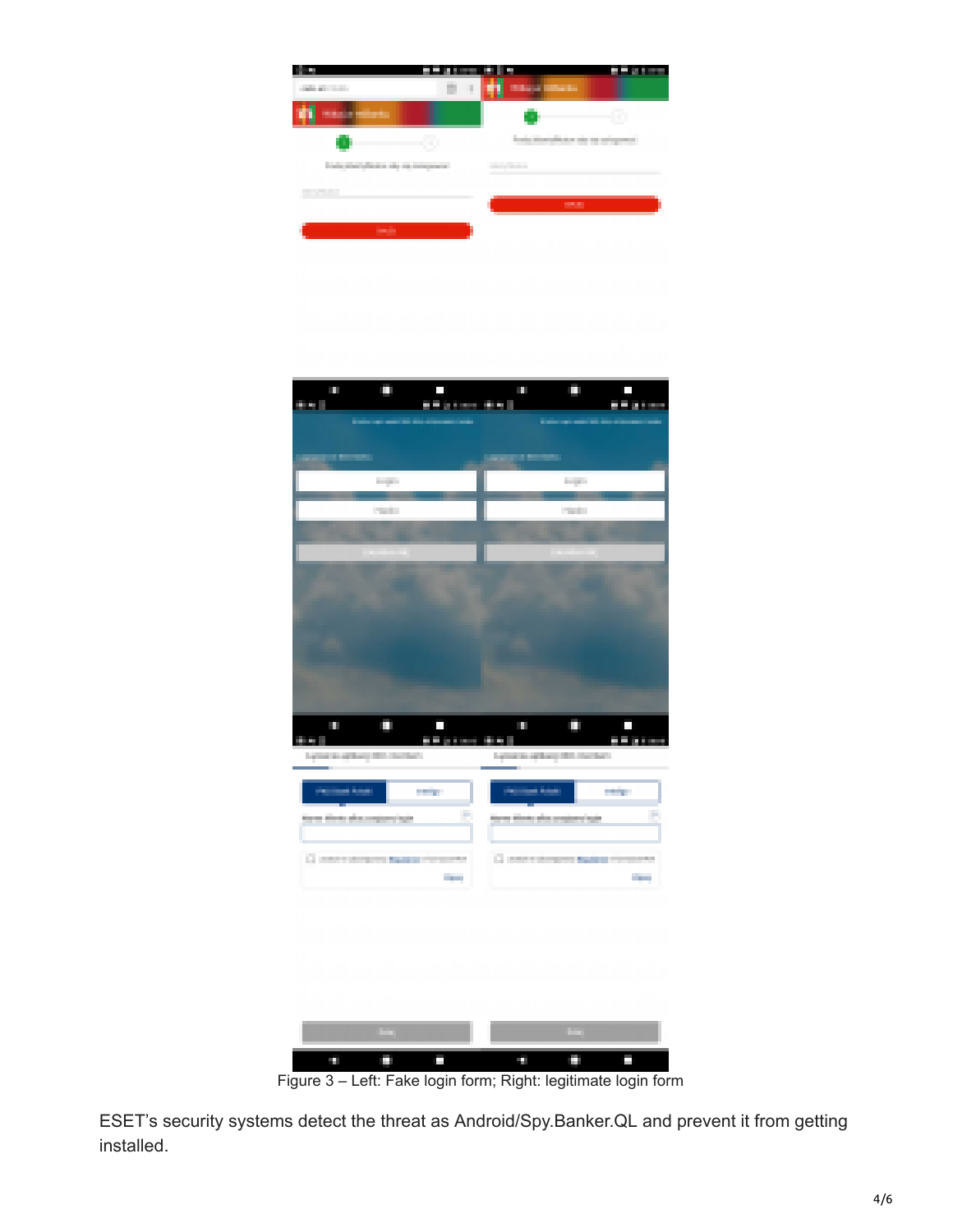ESET telemetry shows that 96% of the detections come from Poland (the remaining 4% from Austria), apparently due to local social engineering campaigns propagating the malicious apps.

## **How to stay safe**

The good news is that this particular banking malware doesn't use any advanced tricks to ensure its persistence on affected devices. Therefore, if you've installed any of the above described malicious apps, you can remove them by going to **Settings** > (**General**) > **Application manager/Apps**, searching for either "StorySaver" or "Crypto Monitor" and uninstalling them.

The bad news, however, is that if you have installed one of the apps on a device on which you use any of the fourteen targeted banking apps listed below, the crooks might already have access to your bank account. We advise you to check your bank account for suspicious transactions and seriously consider changing pin codes.

To avoid falling prey to mobile malware in the future, make sure to always check app ratings and reviews, pay attention to what permissions you grant to apps, and use a reputable mobile security solution to detect and block latest threats.

| App name               | Package name                           |
|------------------------|----------------------------------------|
| <b>Alior Mobile</b>    | com.comarch.mobile                     |
| BZWBK24 mobile         | pl.bzwbk.bzwbk24                       |
| <b>Getin Mobile</b>    | com.getingroup.mobilebanking           |
| <b>IKO</b>             | pl.pkobp.iko                           |
| Moje ING mobile        | pl.ing.mojeing                         |
| <b>Bank Millennium</b> | wit.android.bcpBankingApp.millenniumPL |
| mBank PL               | pl.mbank                               |
| <b>BusinessPro</b>     | pl.bph                                 |
| <b>Nest Bank</b>       | pl.fmbank.smart                        |
| <b>Bank Pekao</b>      | eu.eleader.mobilebanking.pekao         |
| PekaoBiznes24          | eu.eleader.mobilebanking.pekao.firm    |
| plusbank24             | eu.eleader.mobilebanking.invest        |
| <b>Mobile Bank</b>     | eu.eleader.mobilebanking.raiffeisen    |
| <u>Citi Handlowy</u>   | com.konylabs.cbplpat                   |

### **Targeted banking apps**